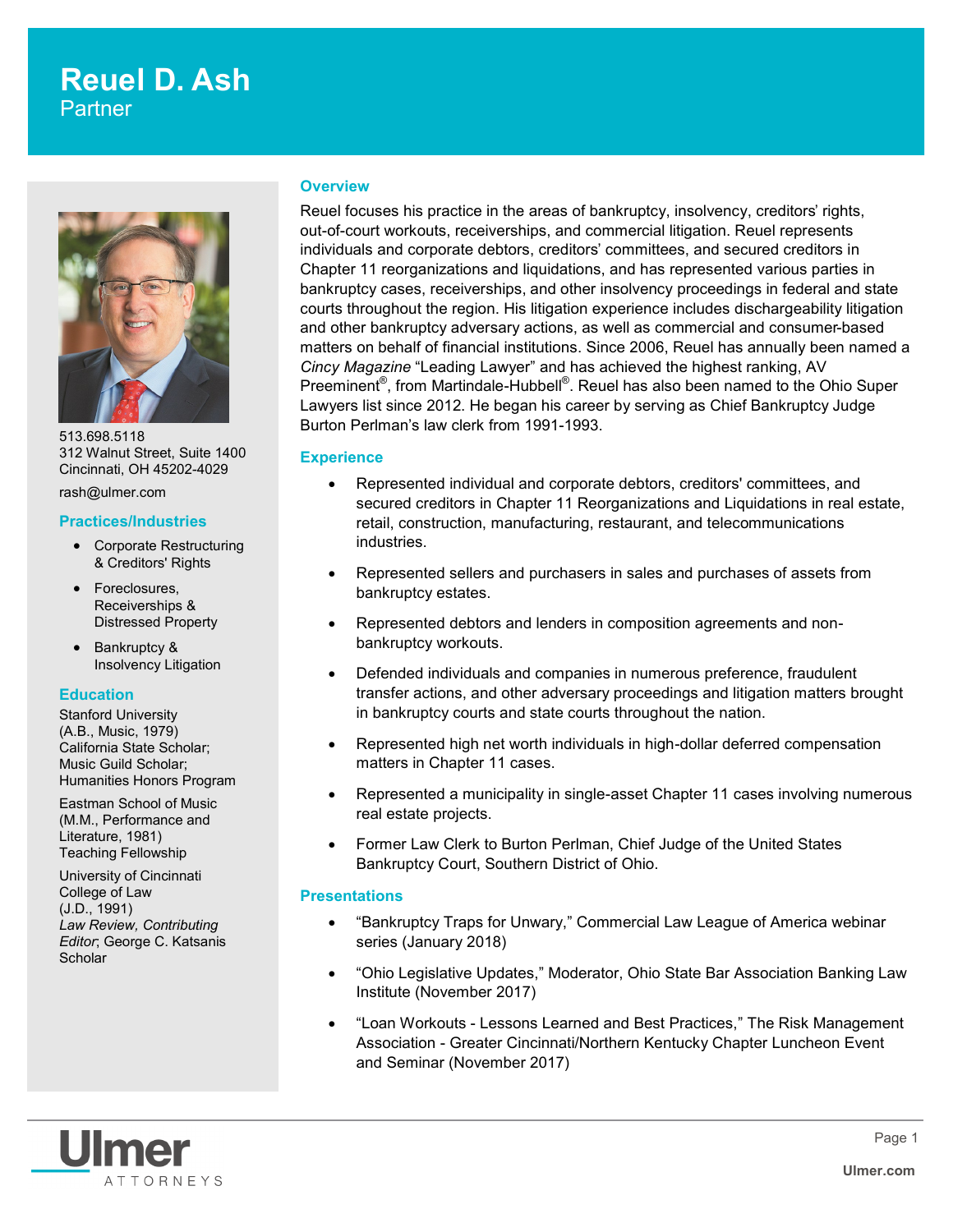#### **Presentations (Cont)**

- "Hill Day," Legislative lobbying experience in pursuit of modifications to the Bankruptcy Code, Commercial Law League of America Spring Conference, Panelist (April 2017)
- "Traps for the Unwary: Bankruptcy Malpractice," Commercial Law League of America Fall Conference, Panelist (November 2016)
- "Bankruptcy 101 for Bankers," The Risk Management Association Greater Cincinnati/Northern Kentucky Chapter Luncheon Event and Seminar (May 2015)
- "Special Topics in Consumer Bankruptcy," Ohio State Bar Association (February 2014)
- "Landlord-Tenant Law Surviving in a Difficult Economy," Sterling Education Services, Inc. (April 2012)
- Frequent speaker at Ohio and Cincinnati Bar Association seminars on bankruptcy law and related topics.

#### **Publications**

- "Reclamation Claims in Bankruptcy: Illusory or Meaningful???" Commercial Law World Magazine Bankruptcy Edition (July/August/September 2020)
- "Which Interest Rate Should Apply in a Chapter 11 Cramdown?" Commercial Law World Magazine Bankruptcy Edition (January/February/March 2018)
- "Rejected Intellectual Property Licenses," Commercial Bankruptcy Litigation, 2013-2017 ed., *West Publications.*
- "Strategic Alternatives for Distressed Businesses," 2012-2017 ed., *West Publications State of Ohio Practice Guide*
- "Appellate Court Upholds Expanded Powers of Receiver Where Borrower Waives Rights in Loan Documents," Ulmer & Berne LLP, *Client Alert* (May 2013)
- "Fraudulent Transfer Litigation the Eleventh Circuit Court of Appeals Deals a Blow to Lenders," *ACC Lexology* (June 2012)
- "Practical Pointers for Enforcing Cognovit Judgments," Ulmer & Berne LLP, *Financial Law Resource* (Summer 2007)

#### **Involvement**

#### **Professional Affiliations**

- American Bar Association
- Ohio State Bar Association (*Member; Banking, Commercial and Bankruptcy Law Committee; Chair of Financial Institutions Subcommittee, 2007-present*)
- Cincinnati Bar Association
- American Bankruptcy Institute
- Commercial Law League of America (*Chair, Legislative Committee, 2017-present; Executive Council, Bankruptcy Section, 2014-2017*)
- Tri-State Association for Corporate Renewal (TACR)